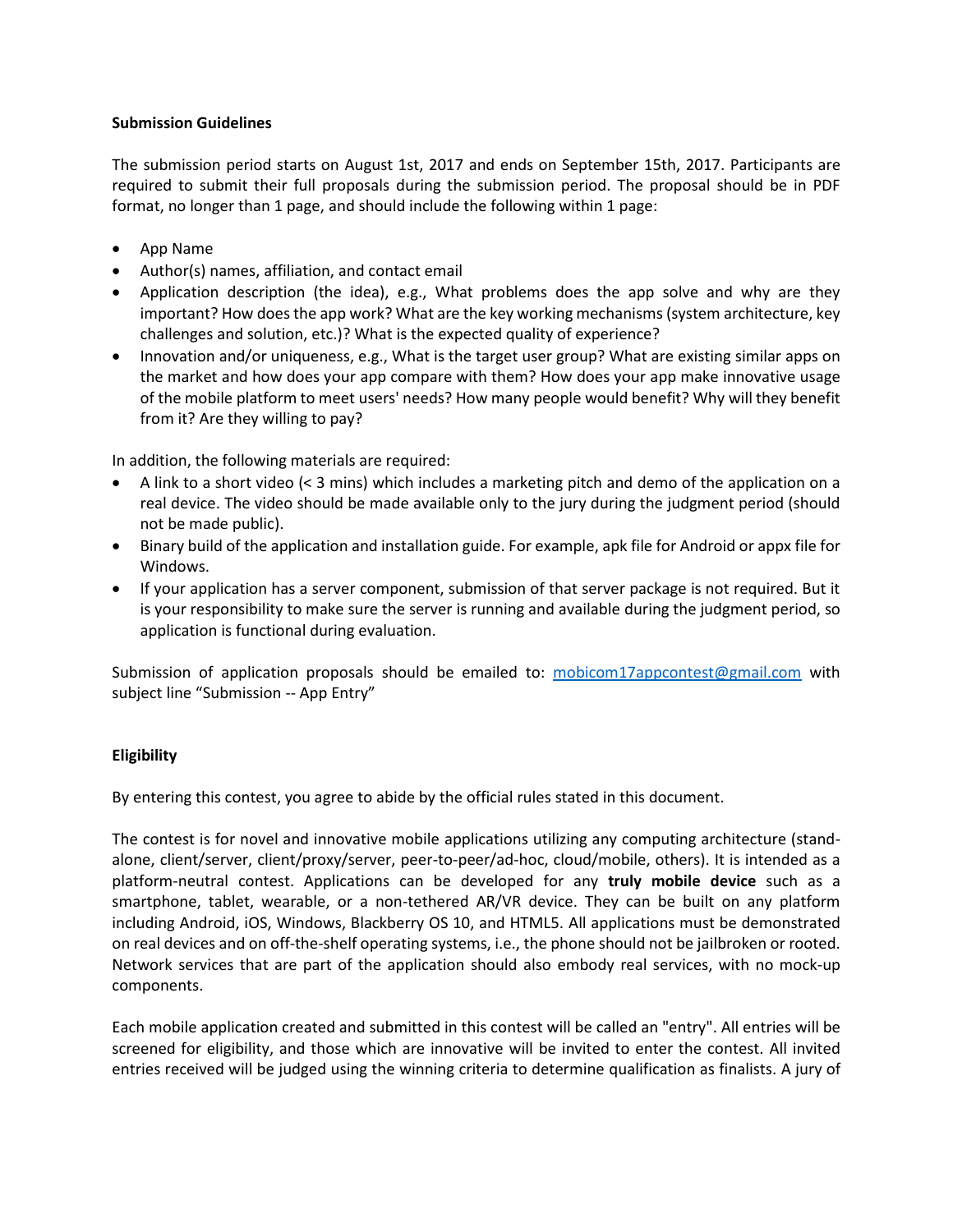the finalists will further judge the entries after considering live demonstrations during the MobiCom 2017 conference before determining the three top winners.

You cannot enter the contest with an application that was already designated as winner in any other contest organized by any other third party. You cannot enter the contest with an application that is already in an app market such as Google Play, Apple App Store or Windows Phone Marketplace. Your entry must be your own original work and must not infringe or violate the privacy, intellectual property rights or other rights of any other person or entity. While we don't require the submission of the source code, we reserve the right to ask for it to verify whether the project is original and your own work. Your entry may not include any third-party trademarks (logos, names) or copyrighted materials (music, images, video, recognizable people) unless you have obtained permission to use the materials.

Entries should NOT contain, as determined by us, in our sole and absolute discretion, any content that:

- Is sexually explicit, unnecessarily violent or derogatory of any ethnic, racial, gender, religious, professional or age group; profane or pornographic.
- Promotes alcohol, illegal drugs, tobacco, firearms/weapons (or the use of any of the foregoing) or a political agenda.
- Is obscene or offensive.
- Defames, misrepresents or contains disparaging remarks about other people or companies.
- Communicates messages or images inconsistent with the positive images and/or social good will to which we wish to associate; and/or violates any law. We reserve the right to reject any entry, in our sole and absolute discretion, that we determine does not meet the above criteria.

## **Evaluation Criteria**

## 1. Finalists

After the close of the submission period, a panel of qualified judges will review all eligible entries received and will select up to ten (10) finalists. The finalists will be invited to attend the MobiCom 2017 conference to present their own application in front of "The Jury of the Final". If you are one of the finalists, we will notify you by September 22nd, 2017 . We will also publish the list of finalists on the competition website linked to by the MobiCom web site.

## 2. Selection of Winners

The jury for the finalists will complete the judgment of the finalists' applications and will determine the top 3 winners, after live presentations by the finalists at MobiCom 2017. The winners will be announced shortly after the presentations.

## 3. Judging Criteria

The selection criteria will include the following:

# 3.1 Perceived Value & Importance

The first step in building a great mobile application is identifying the need you seek to meet with your application. This could be a problem you wish to solve, a task your application will help mobile users do, or maybe a better, faster way to accomplish something for people on the go. A successful application will meet an important need and may be part of a sustainable business.

3.2 Originality & Innovation